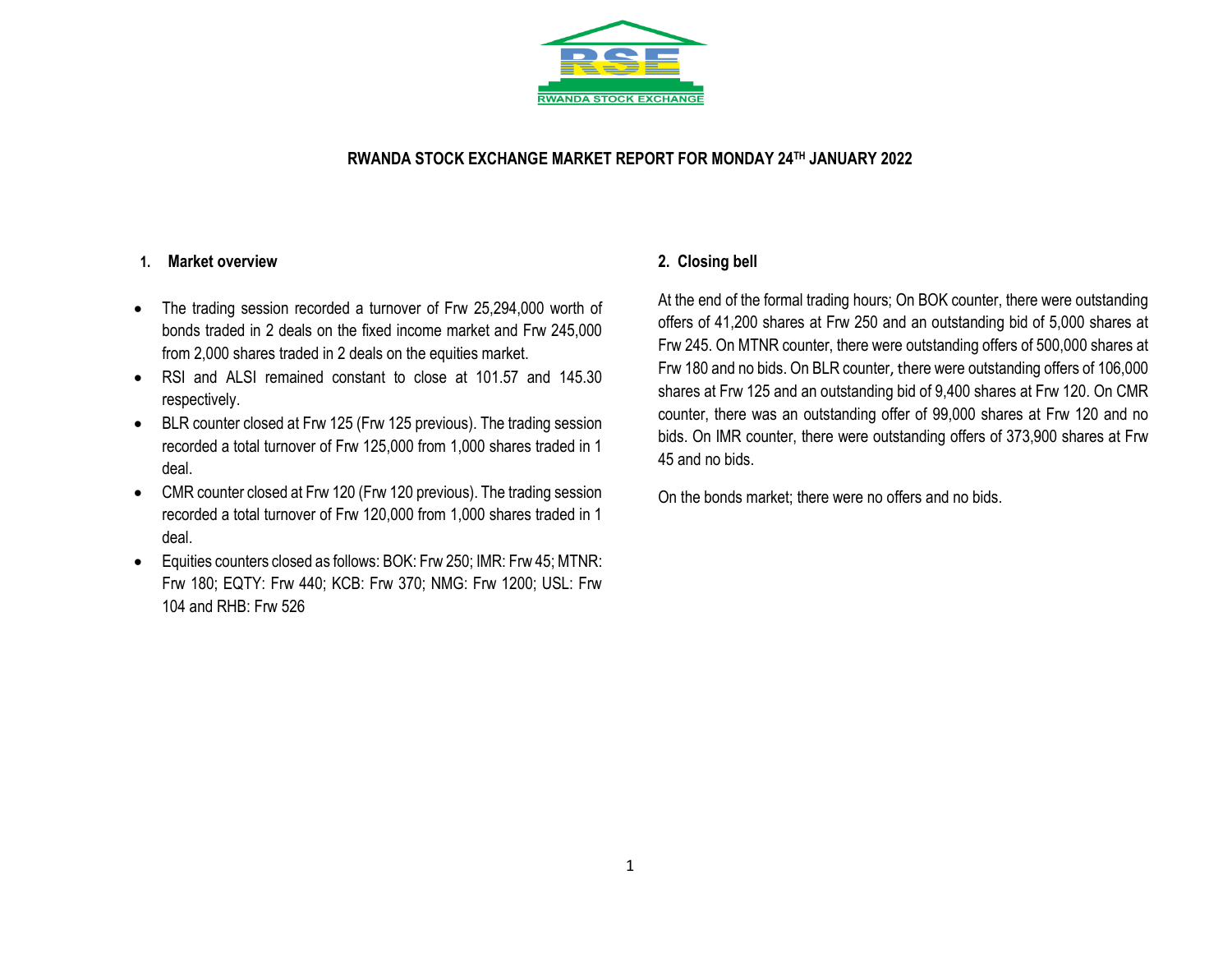# **3. Equities Market on 24/01/2022**

| <b>ISIN-CODE</b>    | <b>Stock</b> |       | Past 12<br>months |             | Today's<br>session | <b>Closing</b> | Prev. | Change  | <b>Volume</b> | <b>Value</b> |
|---------------------|--------------|-------|-------------------|-------------|--------------------|----------------|-------|---------|---------------|--------------|
|                     |              |       | <b>High - Low</b> | <b>High</b> | Low                |                |       |         |               |              |
| RW000A1JCYA5        | <b>BOK</b>   | 250   | 221               | 0.00        | 0.00               | 250            | 250   | 0.00    | 0.00          | 0.00         |
| RW000A1H63N6        | <b>BLR</b>   | 126   | 100               | 125         | 125                | 125            | 125   | $+0.00$ | 1,000         | 125,000      |
| KE0000000380        | <b>NMG</b>   | 1,200 | 1,200             | 0.00        | 0.00               | 1,200          | 1,200 | 0.00    | 0.00          | 0.00         |
| KE0000000315        | <b>KCB</b>   | 370   | 370               | 0.00        | 0.00               | 370            | 370   | 0.00    | 0.00          | 0.00         |
| KE0000000489        | <b>USL</b>   | 104   | 104               | 0.00        | 0.00               | 104            | 104   | 0.00    | 0.00          | 0.00         |
| KE0000000554        | <b>EQTY</b>  | 440   | 440               | 0.00        | 0.00               | 440            | 440   | 0.00    | 0.00          | 0.00         |
| <b>RW000A2DN989</b> | <b>IMR</b>   | 46    | 43                | 0.00        | 0.00               | 45             | 45    | 0.00    | 0.00          | 0.00         |
| ZAE000244737        | <b>RHB</b>   | 526   | 526               | 0.00        | 0.00               | 526            | 526   | 0.00    | 0.00          | 0.00         |
| RW000A2QAPH5        | <b>CMR</b>   | 120   | 120               | 120         | 120                | 120            | 120   | $+0.00$ | 1,000         | 120,000      |
| RW000A3CNNB4        | <b>MTNR</b>  | 269   | 175               | 0.00        | 0.00               | 180            | 180   | 0.00    | 0.00          | 0.00         |

| <b>Market Status</b> |          |  |  |  |  |  |  |  |  |
|----------------------|----------|--|--|--|--|--|--|--|--|
| 08h50-08h59          | Pre-Open |  |  |  |  |  |  |  |  |
| 09h00-12h00          | Open     |  |  |  |  |  |  |  |  |
| 12h00-08h50          | Close    |  |  |  |  |  |  |  |  |

| <b>INDICES</b>         | <b>Previous</b> | <b>Today</b> | <b>Points</b> | Change % | Exchange rate against Frw as at 24/01/2022 |             |          |          |  |
|------------------------|-----------------|--------------|---------------|----------|--------------------------------------------|-------------|----------|----------|--|
| <b>RSI</b>             | 101.57          | 101.57       | $+0.00$       | $+0.00$  | Currency                                   | <b>Sell</b> | Buy      | Average  |  |
| <b>ALSI</b>            | 145.30          | 145.30       | $+0.00$       | $+0.00$  | <b>USD</b>                                 | 1,021.75    | 1,001.72 | 1,011.74 |  |
|                        |                 |              |               |          | <b>KES</b>                                 | 8.99        | 8.82     | 8.90     |  |
| <b>OTHER TRADING</b>   |                 |              |               |          | <b>UGS</b>                                 | 0.29        | 0.28     | 0.28     |  |
| <b>STAT</b>            |                 |              |               |          | <b>BIF</b>                                 | 0.51        | 0.50     | 0.50     |  |
|                        |                 |              |               |          | <b>TZS</b>                                 | 0.44        | 0.43     | 0.43     |  |
| <b>Shares traded</b>   | 3,400           | 2,000        | (1,400)       | (41.17)  | <b>ZAR</b>                                 | 67.67       | 66.34    | 67.01    |  |
| <b>Equity Turnover</b> | 262,000         | 245,000      | (17,000)      | (6.48)   | <b>Market Capitalization (Frw)</b>         |             |          |          |  |
| Number of deals        | 3.00            | 2.00         | (1.00)        | (33.33)  | 3,704,635,118,616                          |             |          |          |  |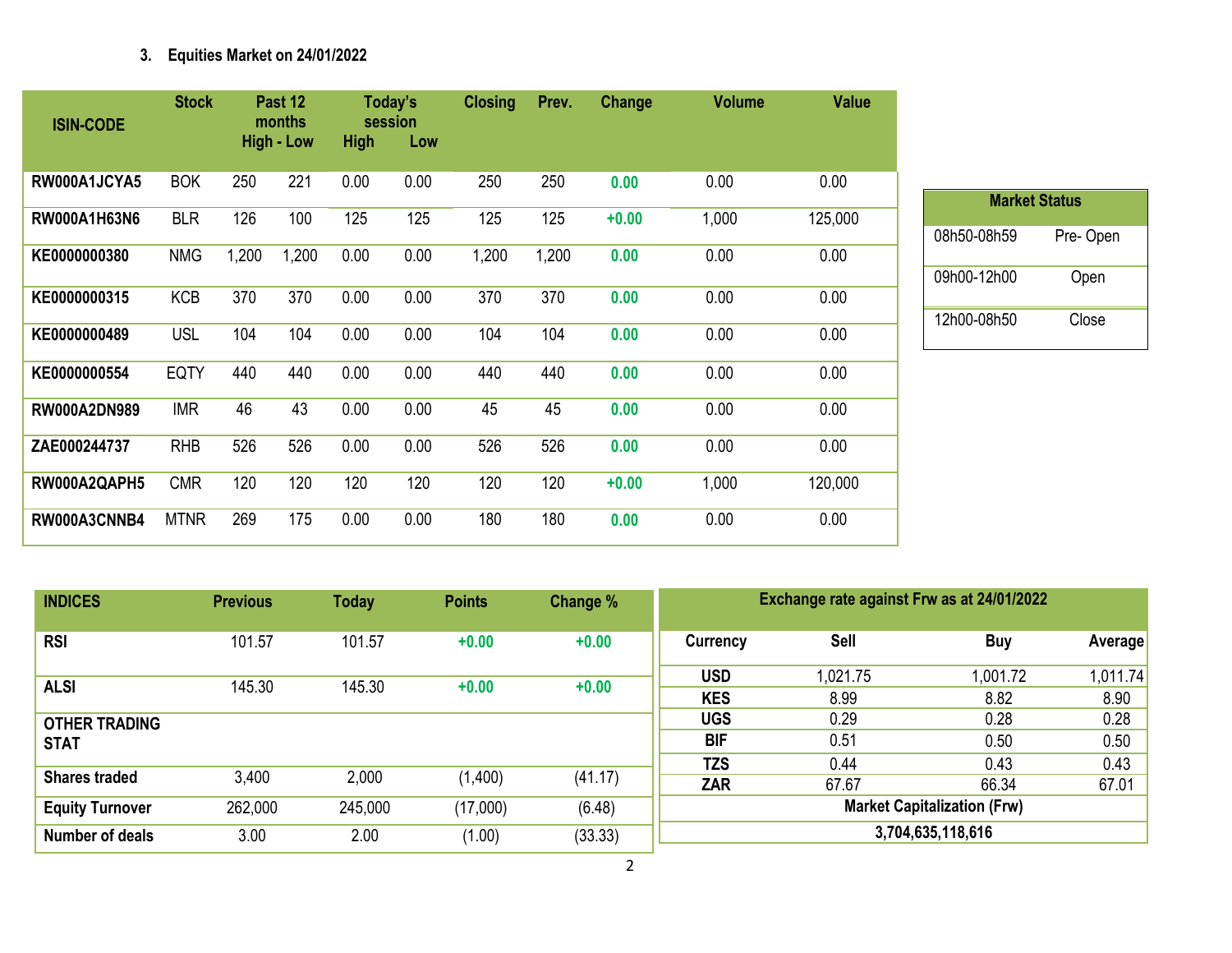**4. INDICES**



### **5. Bond market on 24/01/2022**

#### **A. Government bonds**

| <b>ISIN-CODE</b>    | <b>Status</b> | <b>Security</b> | <b>Maturity</b> | <b>Coupon rate</b> | Close.<br><b>Price</b> | Prev.<br><b>Price</b> | <b>Bids</b> | <b>Offers</b> | <b>Bond traded</b> |
|---------------------|---------------|-----------------|-----------------|--------------------|------------------------|-----------------------|-------------|---------------|--------------------|
| <b>RW000A1Z2RJ7</b> |               | FXD2/2015/10yrs | 25/05/2025      | 12.925%            | 105                    | 105                   | 0.00        | 0.00          | 0.00               |
| RW000A182K48        |               | FXD2/2016/15Yrs | 09/05/2031      | 13.5%              | 103.5                  | 103.5                 | 0.00        | 0.00          | 0.00               |
| <b>RW000A19D0U5</b> |               | FXD1/2017/5Yrs  | 18/02/2022      | 12.375%            | 105                    | 105                   | 0.00        | 0.00          | 0.00               |
| <b>RW000A19JG53</b> |               | FXD2/2017/7Yrs  | 17/05/2024      | 12.675%            | 103                    | 103                   | 0.00        | 0.00          | 0.00               |
| <b>RW000A19NL84</b> |               | FXD3/2017/5Yrs  | 19/08/2022      | 12.200%            | 106                    | 106                   | 0.00        | 0.00          | 0.00               |
| RW000A19S1Q4        | Re-opened     | FXD4/2017/7Yrs  | 15/11/2024      | 12.40%             | 106.22                 | 106.22                | 0.00        | 0.00          | 0.00               |
| RW000A19W8Z4        |               | FXD1/2018/5Yrs  | 17/02/2023      | 11.80%             | 104.8                  | 104.8                 | 0.00        | 0.00          | 0.00               |
| <b>RW000A19HS6</b>  | Re-opened     | FXD2/2018/10Yrs | 12/05/2028      | 12.50%             | 102.9                  | 102                   | 0.00        | 0.00          | 4,000,000          |
| RW000A194997        | Re-opened     | FXD3/2018/15Yrs | 05/08/2033      | 12.9%              | 104.5                  | 104.5                 | 0.00        | 0.00          | 0.00               |
| RW000A2RYEG9        | Re-opened     | FXD1/2019/7Yrs  | 13/02/2026      | 11.850%            | 104                    | 104                   | 0.00        | 0.00          | 0.00               |
| RW000A2R26W1        | Re-opened     | FXD2/2019/5Yrs  | 17/05/2024      | 11.300%            | 101                    | 101                   | 0.00        | 0.00          | 0.00               |
| <b>RW000A2R64M3</b> | Re-opened     | FXD3/2019/20Yrs | 29/07/2039      | 13.250%            | 105.25                 | 105.25                | 0.00        | 0.00          | 0.00               |
| <b>RW000A2SA2Y9</b> | Re-opened     | FXD4/2019/3Yrs  | 18/11/2022      | 10.950%            | 102                    | 102                   | 0.00        | 0.00          | 0.00               |